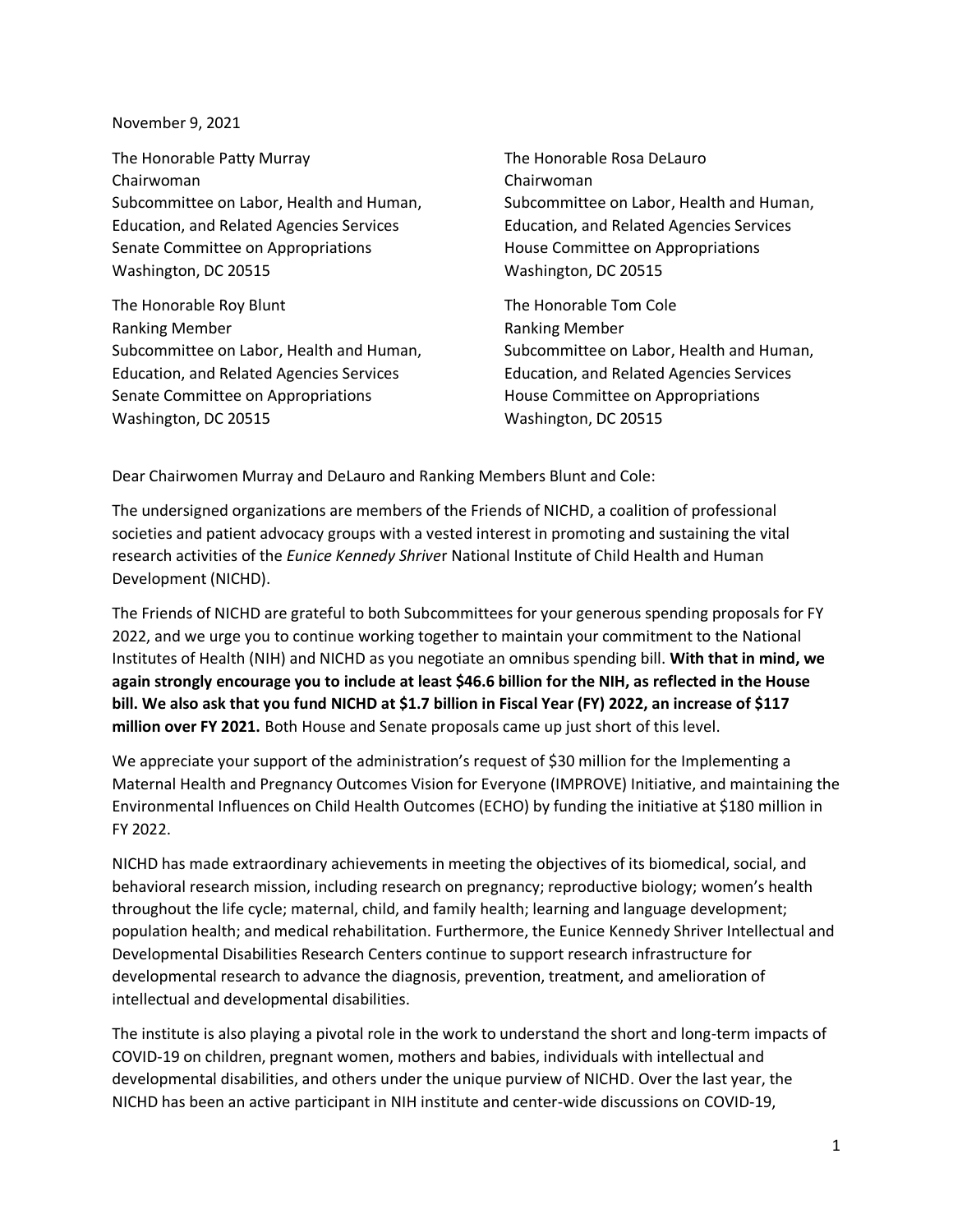including working to ensure that NICHD's populations are included in COVID-19 related research (e.g., vaccine and therapeutic clinical trials).

NICHD has helped advance critical research due in large part to the strong bipartisan support and leadership the institute receives from your committees. Therefore, we encourage you to reach a bipartisan spending agreement by December 3, when the current continuing resolution (CR) expires. If the budget cannot be finalized by then, and another short-term CR needs to be enacted, we ask that you please ensure NICHD's ongoing work is supported.

With sustained support in FY 2022, NICHD will be able to continue funding research and training activities to advance its mission while also confronting the pandemic, which will have lasting effects on all individuals. We thank you for your longstanding support of the NIH and encourage you to make NICHD a top priority and support the funding level of \$1.7 billion as you work on finalizing the FY 2022 federal budget.

## Sincerely,

Alliance for Black NICU Families American Academy of Pediatrics American Association of Veterinary Medical Colleges American College of Nurse-Midwives American College of Obstetricians and Gynecologists American Educational Research Association American Orthotic and Prosthetic Association American Society for Reproductive Medicine American Sociological Association American Urological Association Association of Academic Physiatrists Association of University Centers on Disabilities Dup15q Alliance Endocrine Society Elizabeth Glaser Pediatric AIDS Foundation Federation of Associations in Behavioral and Brain Sciences Genetic Alliance GLO Preemies Human Animal Bond Research Institute March of Dimes National Association of Pediatric Nurse Practitioners National Council on Family Relations National Fragile X Foundation Population Association of America and Association of Population Centers Preeclampsia Foundation PreemieWorld, LLC PXE International Society for Reproductive Investigation Society for Research in Child Development